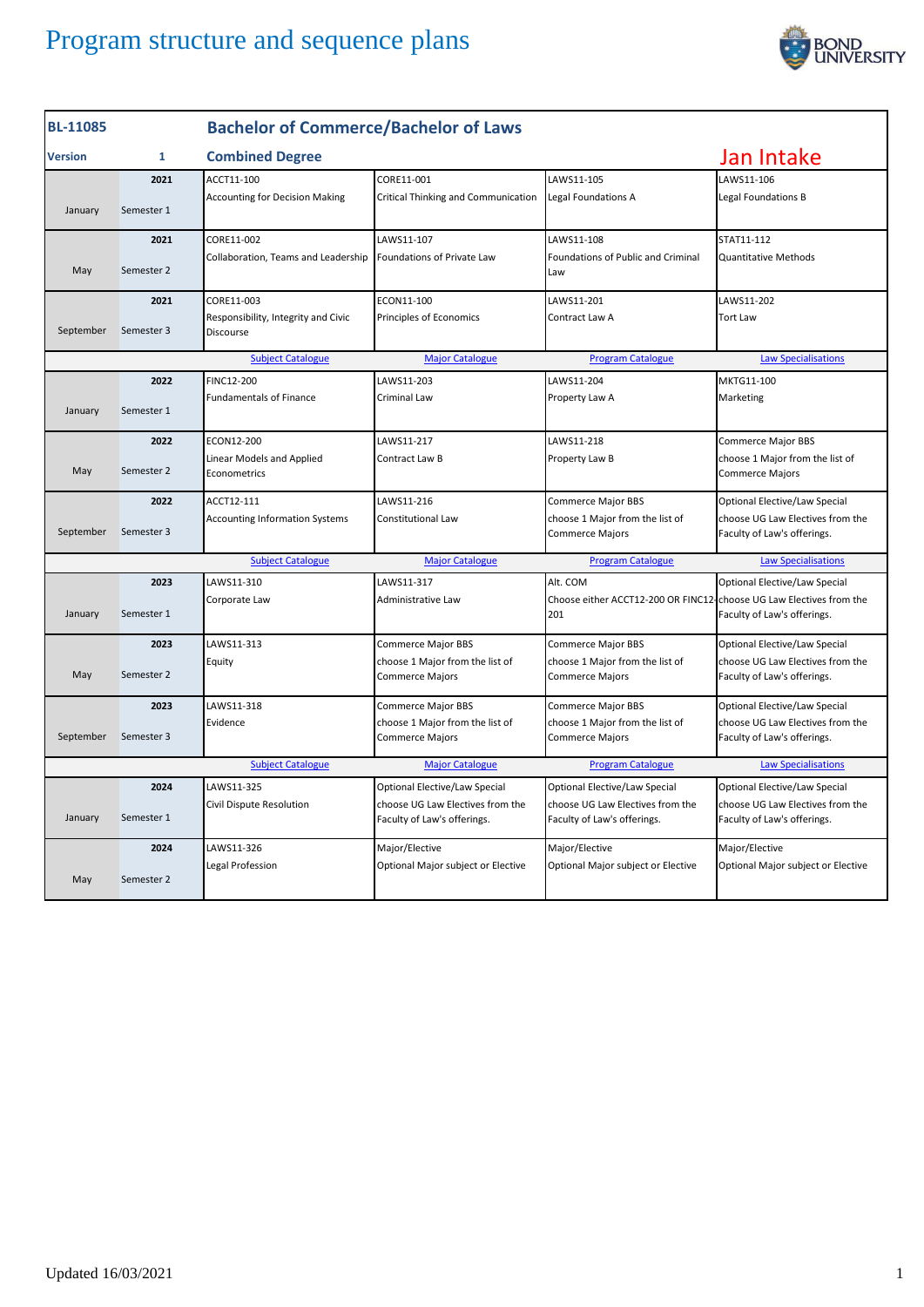

| <b>BL-11085</b>                                                                                              |              | <b>Bachelor of Commerce/Bachelor of Laws</b>     |                                                                 |                                                                            |                                                                 |
|--------------------------------------------------------------------------------------------------------------|--------------|--------------------------------------------------|-----------------------------------------------------------------|----------------------------------------------------------------------------|-----------------------------------------------------------------|
| <b>Version</b>                                                                                               | $\mathbf{1}$ | <b>Combined Degree</b>                           |                                                                 |                                                                            | May Intake                                                      |
|                                                                                                              | 2021         | ACCT11-100                                       | CORE11-001                                                      | LAWS11-105                                                                 | LAWS11-106                                                      |
| May                                                                                                          | Semester 1   | <b>Accounting for Decision Making</b>            | Critical Thinking and Communication                             | Legal Foundations A                                                        | Legal Foundations B                                             |
|                                                                                                              | 2021         | CORE11-002                                       | LAWS11-107                                                      | LAWS11-108                                                                 | STAT11-112                                                      |
| September                                                                                                    | Semester 2   | Collaboration, Teams and Leadership              | Foundations of Private Law                                      | Foundations of Public and Criminal<br>Law                                  | <b>Quantitative Methods</b>                                     |
|                                                                                                              | 2022         | CORE11-003                                       | ECON11-100                                                      | LAWS11-201                                                                 | LAWS11-202                                                      |
| January                                                                                                      | Semester 3   | Responsibility, Integrity and Civic<br>Discourse | Principles of Economics                                         | Contract Law A                                                             | <b>Tort Law</b>                                                 |
|                                                                                                              |              | <b>Subject Catalogue</b>                         | <b>Major Catalogue</b>                                          | <b>Program Catalogue</b>                                                   | <b>Law Specialisations</b>                                      |
|                                                                                                              | 2022         | FINC12-200                                       | LAWS11-203                                                      | LAWS11-204                                                                 | MKTG11-100                                                      |
| May                                                                                                          | Semester 1   | <b>Fundamentals of Finance</b>                   | Criminal Law                                                    | Property Law A                                                             | Marketing                                                       |
|                                                                                                              | 2022         | ECON12-200                                       | LAWS11-217                                                      | LAWS11-218                                                                 | <b>Commerce Major BBS</b>                                       |
| September                                                                                                    | Semester 2   | Linear Models and Applied<br>Econometrics        | Contract Law B                                                  | Property Law B                                                             | choose 1 Major from the list of<br><b>Commerce Majors</b>       |
|                                                                                                              | 2023         | ACCT12-111                                       | LAWS11-216                                                      | Commerce Major BBS                                                         | Optional Elective/Law Special                                   |
| January                                                                                                      | Semester 3   | <b>Accounting Information Systems</b>            | Constitutional Law                                              | choose 1 Major from the list of<br>Commerce Majors                         | choose UG Law Electives from the<br>Faculty of Law's offerings. |
|                                                                                                              |              | <b>Subject Catalogue</b>                         | <b>Major Catalogue</b>                                          | <b>Program Catalogue</b>                                                   | <b>Law Specialisations</b>                                      |
|                                                                                                              | 2023         | LAWS11-310                                       | LAWS11-317                                                      | Alt. COM                                                                   | Optional Elective/Law Special                                   |
| May                                                                                                          | Semester 1   | Corporate Law                                    | Administrative Law                                              | Choose either ACCT12-200 OR FINC12-choose UG Law Electives from the<br>201 | Faculty of Law's offerings.                                     |
|                                                                                                              | 2023         | LAWS11-313                                       | Commerce Major BBS                                              | Commerce Major BBS                                                         | Optional Elective/Law Special                                   |
| September                                                                                                    | Semester 2   | Equity                                           | choose 1 Major from the list of<br>Commerce Majors              | choose 1 Major from the list of<br><b>Commerce Majors</b>                  | choose UG Law Electives from the<br>Faculty of Law's offerings. |
|                                                                                                              | 2024         | LAWS11-318                                       | Commerce Major BBS                                              | Commerce Major BBS                                                         | Optional Elective/Law Special                                   |
| January                                                                                                      | Semester 3   | Evidence                                         | choose 1 Major from the list of<br><b>Commerce Majors</b>       | choose 1 Major from the list of<br><b>Commerce Majors</b>                  | choose UG Law Electives from the<br>Faculty of Law's offerings. |
| <b>Subject Catalogue</b><br><b>Major Catalogue</b><br><b>Program Catalogue</b><br><b>Law Specialisations</b> |              |                                                  |                                                                 |                                                                            |                                                                 |
|                                                                                                              | 2024         | LAWS11-325                                       | Optional Elective/Law Special                                   | Optional Elective/Law Special                                              | Optional Elective/Law Special                                   |
| May                                                                                                          | Semester 1   | Civil Dispute Resolution                         | choose UG Law Electives from the<br>Faculty of Law's offerings. | choose UG Law Electives from the<br>Faculty of Law's offerings.            | choose UG Law Electives from the<br>Faculty of Law's offerings. |
|                                                                                                              | 2024         | LAWS11-326                                       | Major/Elective                                                  | Major/Elective                                                             | Major/Elective                                                  |
| September                                                                                                    | Semester 2   | Legal Profession                                 | Optional Major subject or Elective                              | Optional Major subject or Elective                                         | Optional Major subject or Elective                              |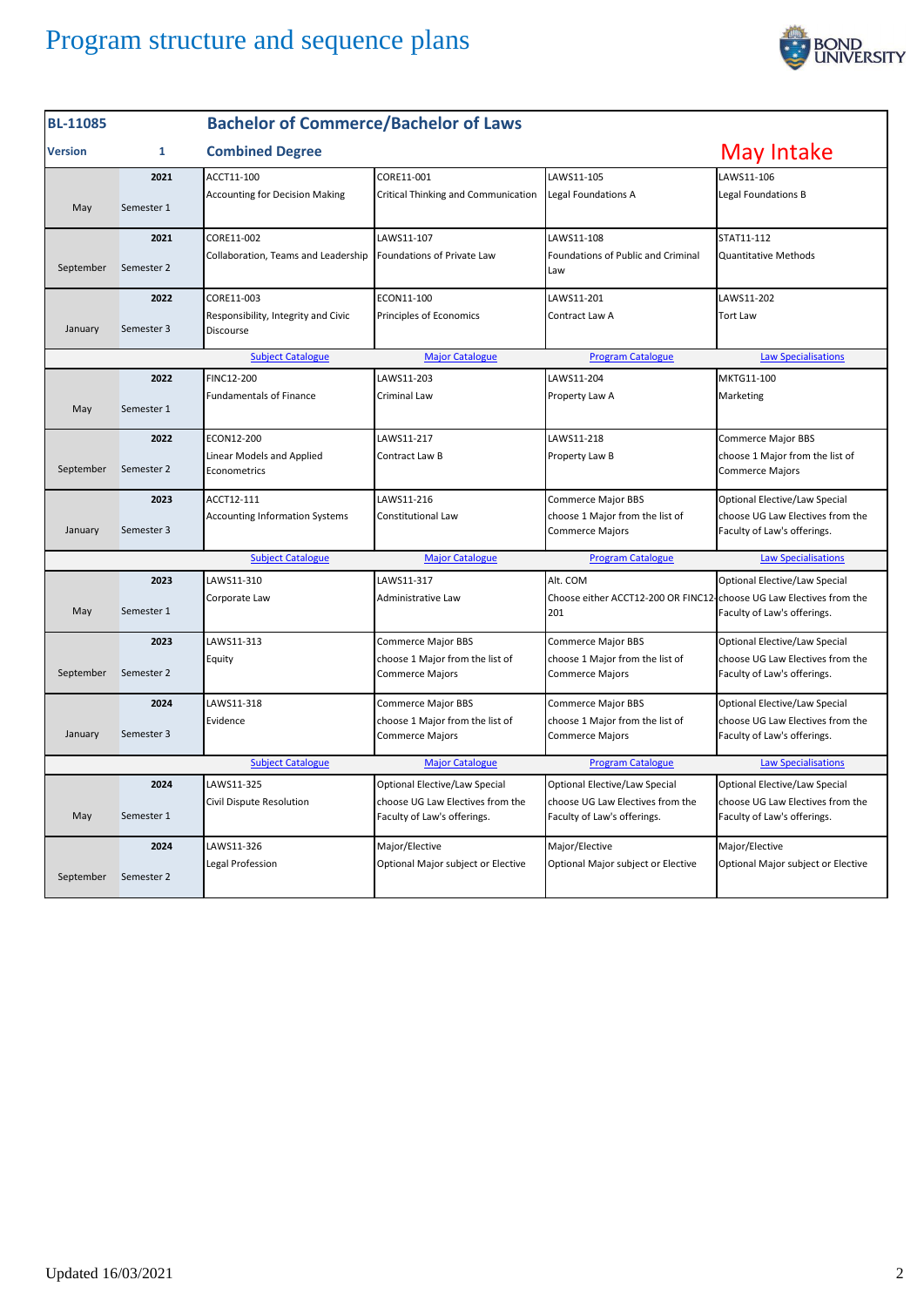

| <b>BL-11085</b>                                                                                              |              | <b>Bachelor of Commerce/Bachelor of Laws</b>     |                                                                 |                                                                 |                                                                 |
|--------------------------------------------------------------------------------------------------------------|--------------|--------------------------------------------------|-----------------------------------------------------------------|-----------------------------------------------------------------|-----------------------------------------------------------------|
| <b>Version</b>                                                                                               | $\mathbf{1}$ | <b>Combined Degree</b>                           |                                                                 |                                                                 | Sep Intake                                                      |
|                                                                                                              | 2021         | ACCT11-100                                       | CORE11-001                                                      | LAWS11-105                                                      | LAWS11-106                                                      |
| September                                                                                                    | Semester 1   | <b>Accounting for Decision Making</b>            | Critical Thinking and Communication                             | Legal Foundations A                                             | Legal Foundations B                                             |
|                                                                                                              | 2022         | CORE11-002                                       | LAWS11-107                                                      | LAWS11-108                                                      | STAT11-112                                                      |
| January                                                                                                      | Semester 2   | Collaboration, Teams and Leadership              | Foundations of Private Law                                      | Foundations of Public and Criminal<br>Law                       | <b>Quantitative Methods</b>                                     |
|                                                                                                              | 2022         | CORE11-003                                       | ECON11-100                                                      | LAWS11-201                                                      | LAWS11-202                                                      |
| May                                                                                                          | Semester 3   | Responsibility, Integrity and Civic<br>Discourse | Principles of Economics                                         | Contract Law A                                                  | <b>Tort Law</b>                                                 |
|                                                                                                              |              | <b>Subject Catalogue</b>                         | <b>Major Catalogue</b>                                          | <b>Program Catalogue</b>                                        | <b>Law Specialisations</b>                                      |
|                                                                                                              | 2022         | FINC12-200                                       | LAWS11-203                                                      | LAWS11-204                                                      | MKTG11-100                                                      |
| September                                                                                                    | Semester 1   | <b>Fundamentals of Finance</b>                   | Criminal Law                                                    | Property Law A                                                  | Marketing                                                       |
|                                                                                                              | 2023         | ECON12-200                                       | LAWS11-217                                                      | LAWS11-218                                                      | <b>Commerce Major BBS</b>                                       |
| January                                                                                                      | Semester 2   | Linear Models and Applied<br>Econometrics        | Contract Law B                                                  | Property Law B                                                  | choose 1 Major from the list of<br><b>Commerce Majors</b>       |
|                                                                                                              | 2023         | ACCT12-111                                       | LAWS11-216                                                      | <b>Commerce Major BBS</b>                                       | Optional Elective/Law Special                                   |
| May                                                                                                          | Semester 3   | <b>Accounting Information Systems</b>            | Constitutional Law                                              | choose 1 Major from the list of<br><b>Commerce Majors</b>       | choose UG Law Electives from the<br>Faculty of Law's offerings. |
|                                                                                                              |              | <b>Subject Catalogue</b>                         | <b>Major Catalogue</b>                                          | <b>Program Catalogue</b>                                        | <b>Law Specialisations</b>                                      |
|                                                                                                              | 2023         | LAWS11-310                                       | LAWS11-317                                                      | Alt. COM                                                        | Optional Elective/Law Special                                   |
| September                                                                                                    | Semester 1   | Corporate Law                                    | Administrative Law                                              | Choose either ACCT12-200 OR FINC12-<br>201                      | choose UG Law Electives from the<br>Faculty of Law's offerings. |
|                                                                                                              | 2024         | LAWS11-313                                       | <b>Commerce Major BBS</b>                                       | <b>Commerce Major BBS</b>                                       | Optional Elective/Law Special                                   |
| January                                                                                                      | Semester 2   | Equity                                           | choose 1 Major from the list of<br><b>Commerce Majors</b>       | choose 1 Major from the list of<br><b>Commerce Majors</b>       | choose UG Law Electives from the<br>Faculty of Law's offerings. |
|                                                                                                              | 2024         | LAWS11-318                                       | Commerce Major BBS                                              | Commerce Major BBS                                              | Optional Elective/Law Special                                   |
| May                                                                                                          | Semester 3   | Evidence                                         | choose 1 Major from the list of<br>Commerce Majors              | choose 1 Major from the list of<br><b>Commerce Majors</b>       | choose UG Law Electives from the<br>Faculty of Law's offerings. |
| <b>Subject Catalogue</b><br><b>Program Catalogue</b><br><b>Law Specialisations</b><br><b>Major Catalogue</b> |              |                                                  |                                                                 |                                                                 |                                                                 |
|                                                                                                              | 2024         | LAWS11-325                                       | Optional Elective/Law Special                                   | Optional Elective/Law Special                                   | Optional Elective/Law Special                                   |
| September                                                                                                    | Semester 1   | Civil Dispute Resolution                         | choose UG Law Electives from the<br>Faculty of Law's offerings. | choose UG Law Electives from the<br>Faculty of Law's offerings. | choose UG Law Electives from the<br>Faculty of Law's offerings. |
|                                                                                                              | 2025         | LAWS11-326                                       | Major/Elective                                                  | Major/Elective                                                  | Major/Elective                                                  |
| January                                                                                                      | Semester 2   | Legal Profession                                 | Optional Major subject or Elective                              | Optional Major subject or Elective                              | Optional Major subject or Elective                              |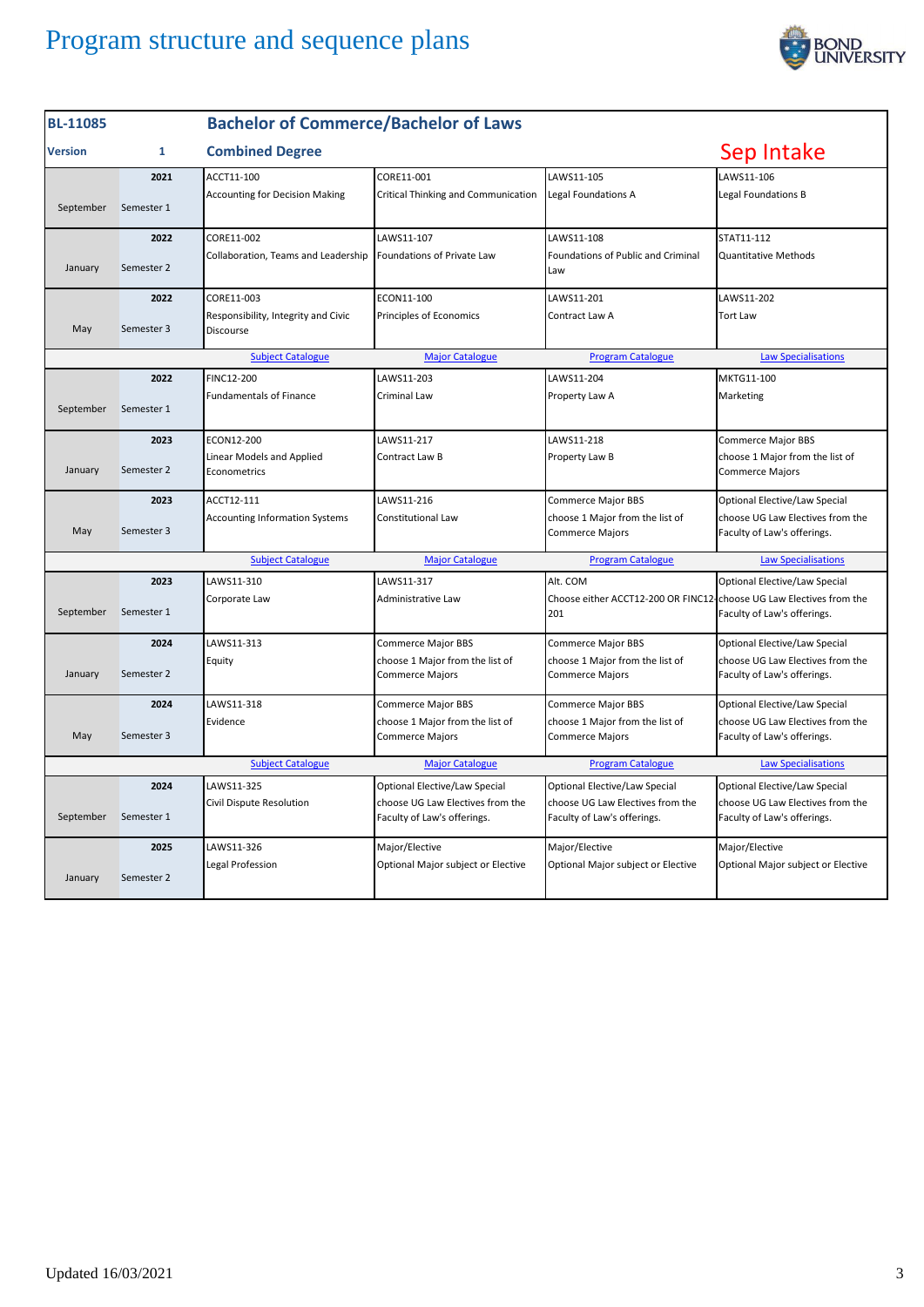

### **GENERAL INFORMATION**

**You are registered into Beyond Bond which is a practical, activity-based program that extends across the duration of all undergraduate degrees. You are registered in the Bond Business Mentoring Program designed for all new undergraduate students; please be advised the first scheduled gathering is in the Bond Business School orientation, If you require further information please email businessmentoring@bond.edu.au**

#### **PROGRAM INFORMATION**

**Students may choose to complete an optional Law Major in Climate Law (60cp).** 

**To be eligable for the Climate Law Major, students must complete six elective subjects from the Climate Major options accross their General and Law Electives.**

**Students may choose to complete an optional Law Specialisation (40cp) in one of the following areas:**

**• Canadian Law and Practice • Climate Law • Contemporary Legal Issues • Corporate and Commercial Law • International and Comparative Law • Legal Innovation and Technology • Legal Practice**

**To be eligible for a Law Specialisation, students must complete a minimum of four Law Electives (40 credit points) within one of the above areas. Eligible students will receive a Specialisation Certificate at the completion of their Law program.**

**Bachelor of Laws with Honours - Please see eligibility requirements for achieving Honours (\*\*including the completion of LAWS13-569 Legal Research Project as an elective) on the Law Honours / Distinction information webpage.**

### **SUBJECT INFORMATION**

**ALT. COM ACCT12-200 OR FINC12-201 NOTE: Alt. Com ACCT major students must select ACCT12-200, FINC major students must select FINC12-201**

**You must complete one of the following Commerce majors.** 

**• Accounting • Actuarial Science • Big Data • Economics • Finance**

**Students must choose Three (3) General elective subjects.**

**General elective – A subject that may be chosen from any subject on offer across the University provided requisites, enrolment restrictions and any other faculty requirements have been met.**